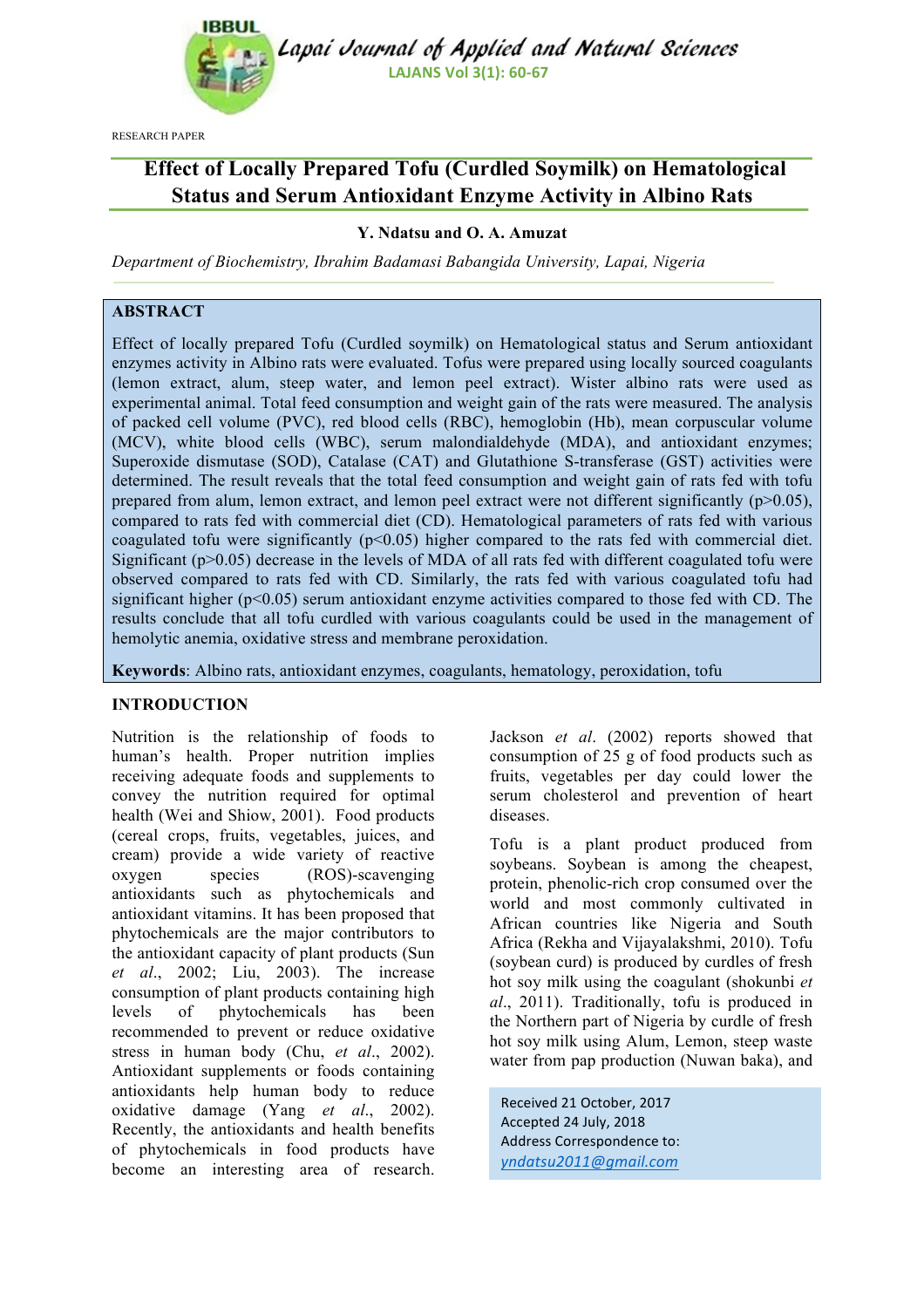lemon peel ash extract (Suaka) (Yakubu *et al*., 2013). It has high protein, polyunsaturated fatty acids, β-carotene, minerals, antioxidant compounds, and essential amino acids (Paganga and Miller, 1999, Poysa and Woodrow, 2002). The low incidence of cancers and aging diseases has been reported in Asian countries that consumed soybean foods (Sarkar and Li, 2003). Several epidemiological studies have shown that the consumption of soy foods has reduced risk for cardiovascular and cancer diseases, and atherosclerosis (Yamamoto *et al*., 2003, Jyoti *et al*., 2007, Rekha and Vijayalakshmi, 2010). It was suggested by Anderson and Theron (1990) that soy foods have potent antioxidant properties, which act as a neutralizer of reactive oxygen species (ROS) in the extracellular cells. Oboh (2006) reported that the reduced activities of cholesterol in general, which lead to lower levels of bad cholesterol (Low density lipoprotein) and normal level of good cholesterol (High density lipoprotein) in the body was observed after soy food consumption. Soy foods, fruits, and vegetables have been demonstrated to be rich in phenols and flavonoids (Alfa *et al*., 2003). It has been postulated that the health benefits of soy foods could be associated with its higher contents of antioxidants, and phenolic compounds (Lee *et al*., 2003). In developing countries, where animal proteins are beyond the reach of a larger majority of the population, food products are used to manage chronic diseases. Presently, the therapeutic uses of food products owning to the problems of high cost of animal proteins, imported drug formulations and their side effects has been in the sight of researchers. Therefore, this study aims at evaluating the hematological status and antioxidant enzyme activity in albino rats fed with locally prepared tofu.

# **METHODOLOGY**

# **Source of materials**

Soybeans and local coagulants: Alum and *Citrus limonun* (lemon) were procured from a local market. Steep water (waste water from pap production), and lemon peel ash extract were given by a domestically processed pap. All chemicals used were analytical grade and were obtained from Sigma-Aldrich (St. Louis, MO, USA).

# **Preparation of coagulant solutions**

Alum solution  $(0.2 \text{ w/v})$  was prepared as the coagulant. A fresh weight of lemon fruit and lemon peel ash (20 g), each was soaked, separately, in 50 mL of distilled water for 20 min and ground into slurries using pestle and mortar. The slurries were separately filtered using cheese cloth, and the final volume of each filtrate was made up to 100 mL with distilled H<sub>2</sub>O.

# **The Acidity of coagulants**

An aliquot of each filtrate of the prepared coagulants was titrated against 0.1 M NaOH using methyl orange as an indicator. The acidity of each coagulant was determined and expressed as the % anhydrous citric acid (AOAC, 1990). The acidity of each filtrate was adjusted with distilled  $H<sub>2</sub>O$  to 2% as the final acidity of coagulants (Rekha and Vijayalakshmi, 2010).

# **Preparation of tofu**

Briefly, 150g of cleaned soybean was soaked in 5 dm<sup>3</sup> of distilled water at 28  $^{\circ}$ C for 12 hours. The soaked soybeans were re-washed thoroughly, the outer coat of soybeans was removed, and ground with water (1:8) in a blender. The soybean slurry obtained was then heated slowly at 85ºC for 60 min with constant stirring. The hot slurry was filtered using cheese cloth to separate soy milk from the residue (Akara). Then, about 200  $\text{cm}^3$  of cold soy milk at 60°C were measured into five separate 500 cm<sup>3</sup> labeled  $(1, 2, 3, \text{ and } 4)$ beakers. Into beaker  $(1)$ ,  $10 \text{ cm}^3$  of the prepared steep water was added, also  $10 \text{ cm}^3$  of alum, lemon, and lemon peel ash solution were separately added to beakers (2, 3, and 4), respectively. After the addition of respective coagulants, soy milk were stirred for 5 min and kept for 15 min without disturbing for the coagulation to take place. The coagulated soy milk in each beaker was filtered, separately, using cheese cloth and the curdled soy milk (tofu) was pressed with 1 kg weight of cleaned stone for 1 hour. The prepared tofu cake was then kept in a refrigerator  $(4 \degree C)$  for the subsequent analysis.

# **Animals**

Twenty five of three-week old strain albino rats of 50 g, as average weights were used in this study. They were obtained from the animal house of the College of Medicine, University of Ilorin, Kwara State, Nigeria. The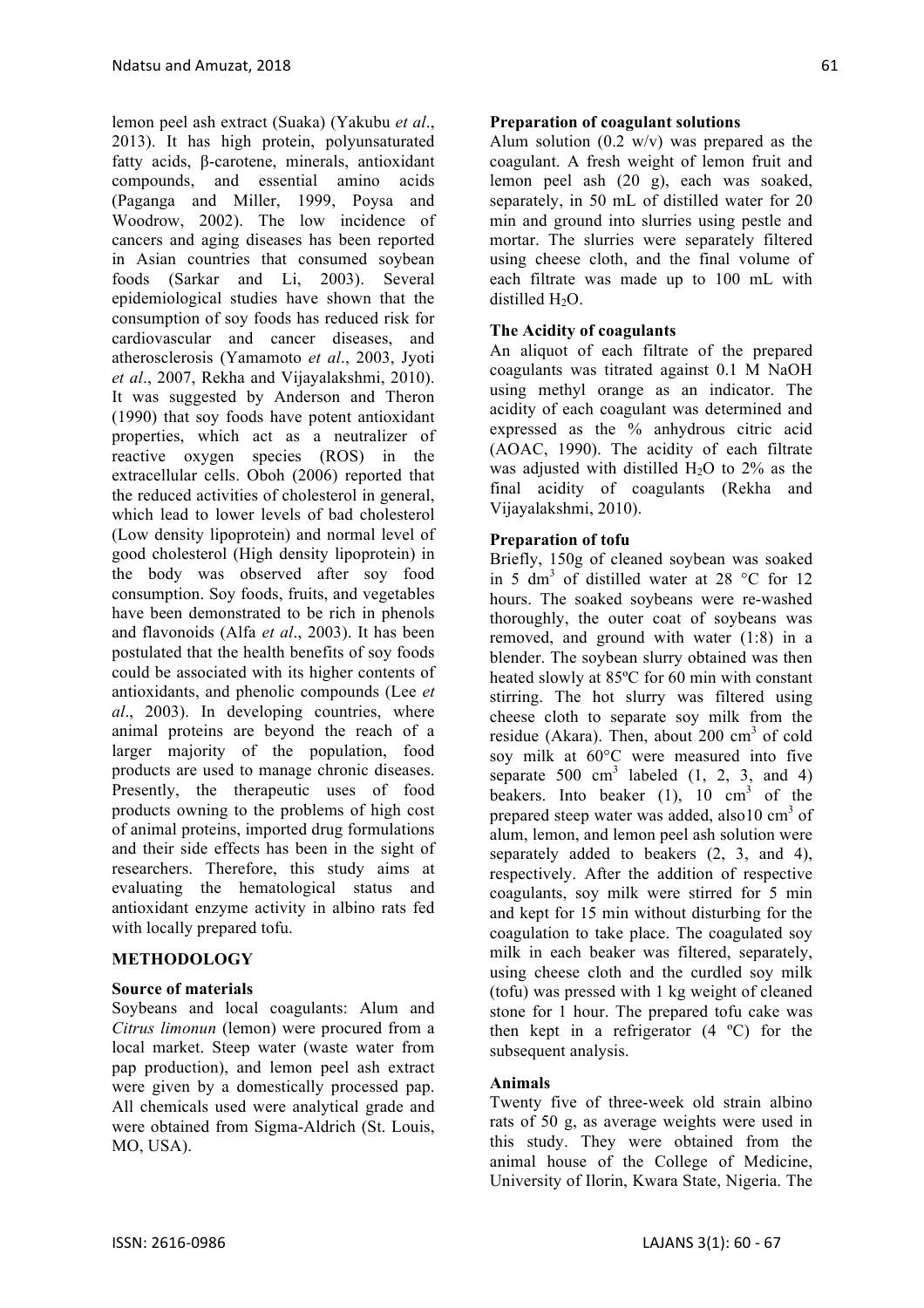animals were housed in wire mesh cages in the laboratory under ambient temperature and 12 hrs light and dark cycle. They were fed with commercial rat pellets (Neimeth Livestock Feeds Ltd., Ikeja) and water *ad libitum* and allowed to acclimatize for 2 weeks. Animal experiments were conducted in accordance with the internationally accepted principle for laboratory animal use and care (NIEHS, 1985).

# **Experimental Design**

Animals were weighed and randomly divided into five groups of five rats per group (n=5) and treated as follows:

Group I (Control): 20 g/day of basal diet only; Group II: 20 g/day of steep water tofu. Group III: 20 g/day of alum tofu only Group IV: 20 g/day of lemon tofu only Group V: 20 g/day of lemon peel ash tofu only

The experiment was conducted for 14 days and the mean average weights of the rats were determined at the beginning of the experiment and at every 2 days for two weeks. The weight was determined using weighing scale (OHAUS MODEL Cs 5000, CAPACITY 500  $\times$  2 g). Other parameters measured are total feed consumed and total weight gain in percentage.

# **Collection of Blood sample**

The blood samples collected were analyzed as described by Shettu et al. (2013). On the 15th day, the rats were fasted overnight and the blood was collected using cardiac puncture using ether anesthesia. The bloods collected were divided in to two parts; one was used for hematological assessment and the other part was centrifuged, and the supernatants were collected for the assessment of serum malondialdehyde (MDA) and antioxidant enzyme activities.

#### **Determination of hematological parameters**

Some blood components (hemoglobin (Hb), red blood cells (RBC), mean corpuscular volume (MCV), packed cell volume (PCV), white blood cells (WBC), were determined using the automated hematologic analyzer SYSMEX KX21, a product of SYSMEX Corporation, Japan (Dacie and Lewis, 2002).

#### **Biochemical assays**

The prepared sera from the blood collected were used for the assay of serum malondialdehyde (MDA) content and antioxidant enzyme activities. The protein

concentrations were determined by the method described by Lowry et al. (1951). Bovine serum albumin (BSA) was used as standard. The malondialdehyde (MDA), an indicator of lipid peroxidation was analyzed by the method described by Jain and Levine (1995). Antioxidant enzyme activities; total Superoxide dismutase (SOD) activity (the auto-oxidation and illumination of pyrogallol) was determined as described by Marklund and Marklund (1974). The catalase (CAT) activity (Hydrolysis of hydrogen peroxide  $H_2O_2$ ) was assayed using the method described by Aebi (1984). The Glutathione S-transferase (GST) activity (measuring the formation of the GSH and 1-chloro-2,4-dinitrobenzene (CDNB) conjugate) was assayed following the method described by Habig et al. (1974).

### **Statistical analysis**

Data were presented as a mean ±standard deviation. A one-way analysis of variance (ANOVA) by Dunnett's multiple comparison tests was used to determine the significant differences between the means using the GraphPad 5.0 software. Significance different was considered at p˂0. 05.

#### **RESULTS**

# **Nutrient utilization and performance of albino rats**

The results of nutrient utilization and performance indices (total feed intake, and weight gain) of albino rats are presented in Table 1. No significant difference (p>0.05) in total feed intake (TFI), and weight gain (WG) are observed in rats fed with alum tofu (ALT)  $(375.5 \pm 3.20$  and  $4.33 \pm 1.50\%$ ), lemon extract tofu (LET)  $(374.7 \pm 3.53 \text{ and } 4.30 \pm 1.60\%)$ , and lemon peel extract tofu (LPT) (380.8±2.62 and  $4.31\pm0.25\%$ , respectively, compared to those of the rats fed with commercial diet (CD)  $(375.8 \pm 2.45$  and  $4.30 \pm 1.50\%$ ), respectively (Table 1). Rats fed with steep water tofu recorded significantly decrease values of TFI  $(362.5 \pm 4.01\%)$ , and WG  $(3.60 \pm 1.02$  compared to those fed with CD with TFI  $(375.8 \pm 2.45\%)$ and WG (4.30±1.50%) (Table 1).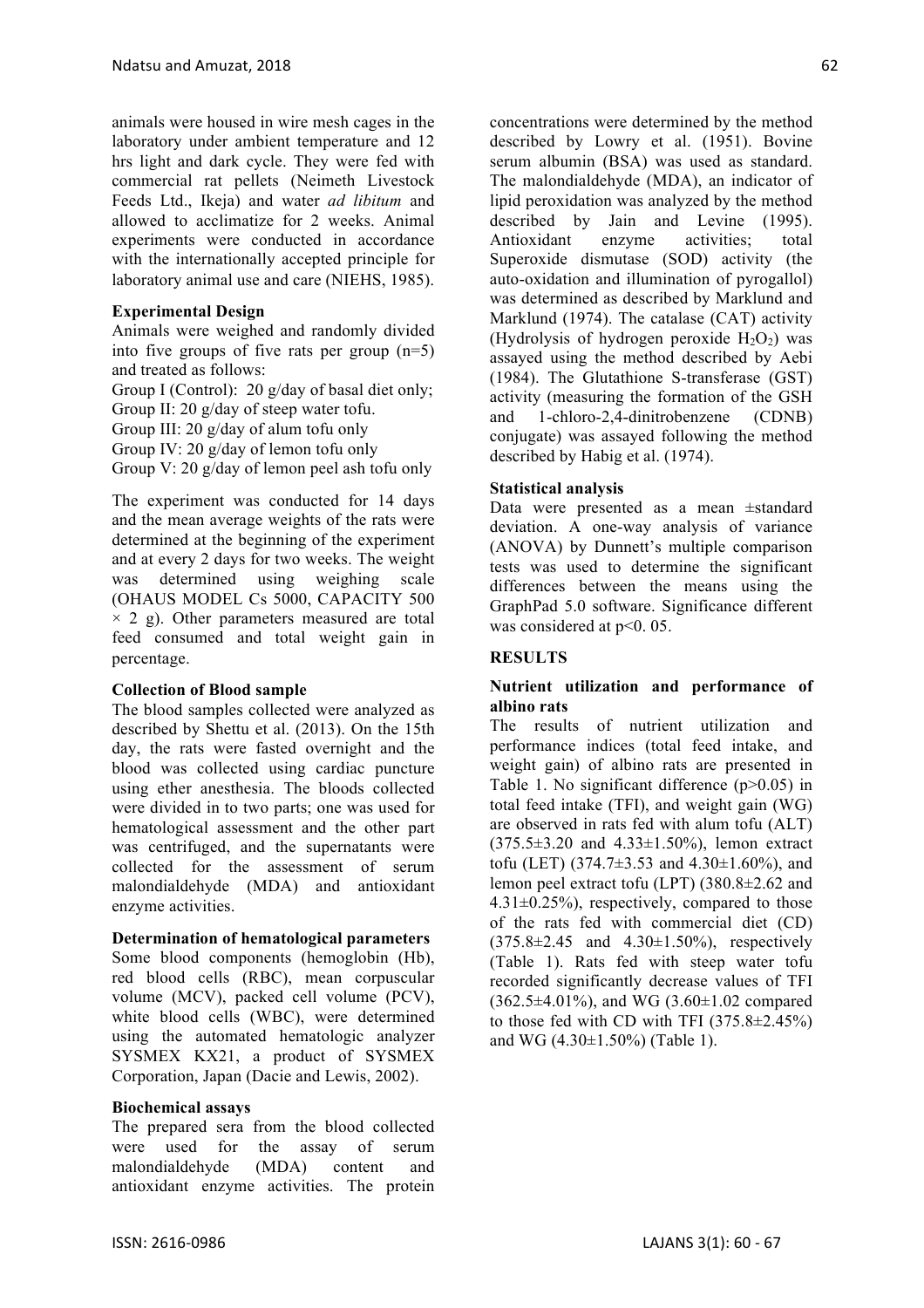| Table 1: Nutrient utilization and   |  |  |  |
|-------------------------------------|--|--|--|
| performance of albino rats fed with |  |  |  |
| different coagulated tofu.          |  |  |  |

| Sample     | Total feed intake        | Weight gain                  |
|------------|--------------------------|------------------------------|
|            | (%)                      | $(\%)$                       |
| CD         | $375.8 \pm 2.45^{\circ}$ | $4.30 \pm 1.50^a$            |
| ATT        | $375.4 \pm 3.20^a$       | $4.33 \pm 1.52^a$            |
| <b>LET</b> | $374.7 \pm 3.53^a$       | $4.30 \pm 1.60^a$            |
| <b>SWT</b> | $362.5 \pm 4.01^b$       | $3.60 \pm 1.02^b$            |
| <b>LPT</b> | $380.8 \pm 2.62^a$       | $4.31 \pm 0.25$ <sup>a</sup> |

Values are presented in means±standard deviations (SD) of the replicates. Means followed by the same superscript(s) in the same column are not significant different (p>0.05). CD: Commercial diet, ALT: alum coagulated tofu, LET: lemon coagulated tofu, SWT: steep water coagulated tofu, LPT: lemon peel ash coagulated tofu.

#### **Hematological parameters**

The results of hematological parameters of the rats studied are presented in Table 2. The results revealed that the PVC, RBC, Hb, MCV, and WBC levels of rats subjected to

different locally prepared tofu are higher significantly ( $p<0.05$ ), compared to the groups treated with commercial diet (Table 2). Hence, the rats served with steep water coagulated tofu recorded high hematological parameters with PVC  $(45.1\pm0.40\%)$ , RBC  $(5.71\pm0.05$ nm 2 ), Hb (13.7±0.20 g/dl), MCV (92±2.80 fl) and WBC  $(4500 \pm 5.42 \text{ mm}^3)$ , followed by the rats treated with lemon extract coagulated tofu and lemon peel coagulated tofu with PVC  $(42.0\pm0.38$  and  $42.2\pm.37\%)$ , RBC  $(4.97\pm0.04)$ and 5.00 nm<sup>2</sup>), Hb  $(12.8 \pm 0.15$  and  $12.8 \pm 0.12$ g/dl), MVC  $(85 \pm 2.72$  and  $85 \pm 2.70$  fl) and WBC  $(3500 \pm 5.31 \text{ and } 3500 \pm 5.35 \text{ mm}^3)$ , respectively, while rats fed with alum coagulated tofu had the least hematological values with PVC  $(38.2\pm0.37\%)$ , RBC  $(4.81 \pm 0.04 \text{ nm}^2)$ , Hb  $(12.5 \pm 0.12 \text{ g/dl})$ , MCV  $(82\pm2.61 \text{ fl})$  and WBC  $(3200\pm5.28 \text{ mm}^3)$ , Table 2.

| Sample     | PVC(%)                       | RBC $(\times 10^6/\text{nm}^2)$ | Hb(g/dl)          | MCV(f)                     | $WBC$ (mm <sup>3</sup> )     |
|------------|------------------------------|---------------------------------|-------------------|----------------------------|------------------------------|
| CD         | $35.1 \pm 0.35$ <sup>d</sup> | $4.20 \pm 0.02$ <sup>d</sup>    | $11.6 \pm 0.12^d$ | $80 \pm 2.50$ <sup>d</sup> | $3000 \pm 5.25$ <sup>d</sup> |
| <b>ALT</b> | $38.2 \pm 0.37$ °            | $4.81 \pm 0.04^c$               | $12.5 \pm 0.12^c$ | $82 \pm 2.61$ °            | $3200 \pm 5.28$ °            |
| <b>LET</b> | $42.0 \pm 0.38^b$            | $4.97 \pm 0.04^b$               | $12.8 \pm 0.15^b$ | $85 \pm 2.72^b$            | $3500 \pm 5.31^b$            |
| <b>SWT</b> | $45.1 \pm 0.40^a$            | $5.71 \pm 0.05^a$               | $13.7 \pm 0.20^a$ | $92 \pm 2.80^a$            | $4500 \pm 5.42^{\circ}$      |
| <b>LPT</b> | $42.2 \pm 0.37^b$            | $5.00 \pm 0.04^b$               | $12.8 \pm 0.12^b$ | $85 \pm 2.70^b$            | $3500 \pm 5.35^{\circ}$      |

**Table 2: Hematological parameters of albino rats fed with different coagulated tofu**

Values are presented in means±standard deviations (SD) of the replicates. Means followed by the same superscript(s) in the same column are not significant different ( $p>0.05$ ). CD: Commercial diet, ALT: alum coagulated tofu, LET: lemon coagulated tofu, SWT: steep water coagulated tofu, LPT: lemon peel ash coagulated tofu, PVC: packed cell volume, RBC: red blood cells, Hb: hemoglobin, MCV: mean corpuscular volume, WBC: white blood cells.

#### **Biochemical parameters**

The results of biochemical parameters of this study are presented in Table 3. The results showed that there was a significant  $(p>0.05)$ decreased in the concentration of malondialdehyde (MDA) content in the rats fed with tofu compared to those fed with commercial diet (Table 3). However, recorded values of MDA among the tofu fed rats were significantly different from each other, with the rats fed with alum coagulated tofu

recorded high value of MDA  $(2.4\pm0.01$ mmol/mg/min), followed by lemon extract coagulated tofu and lemon peel ash coagulated tofu with  $2.1 \pm 0.03$  and  $2.0\pm0.01$ mmol/mg/min, respectively, while steep water coagulated tofu  $(1.5\pm0.01)$ mmol/mg/min) had the least value of MDA content (Table 3).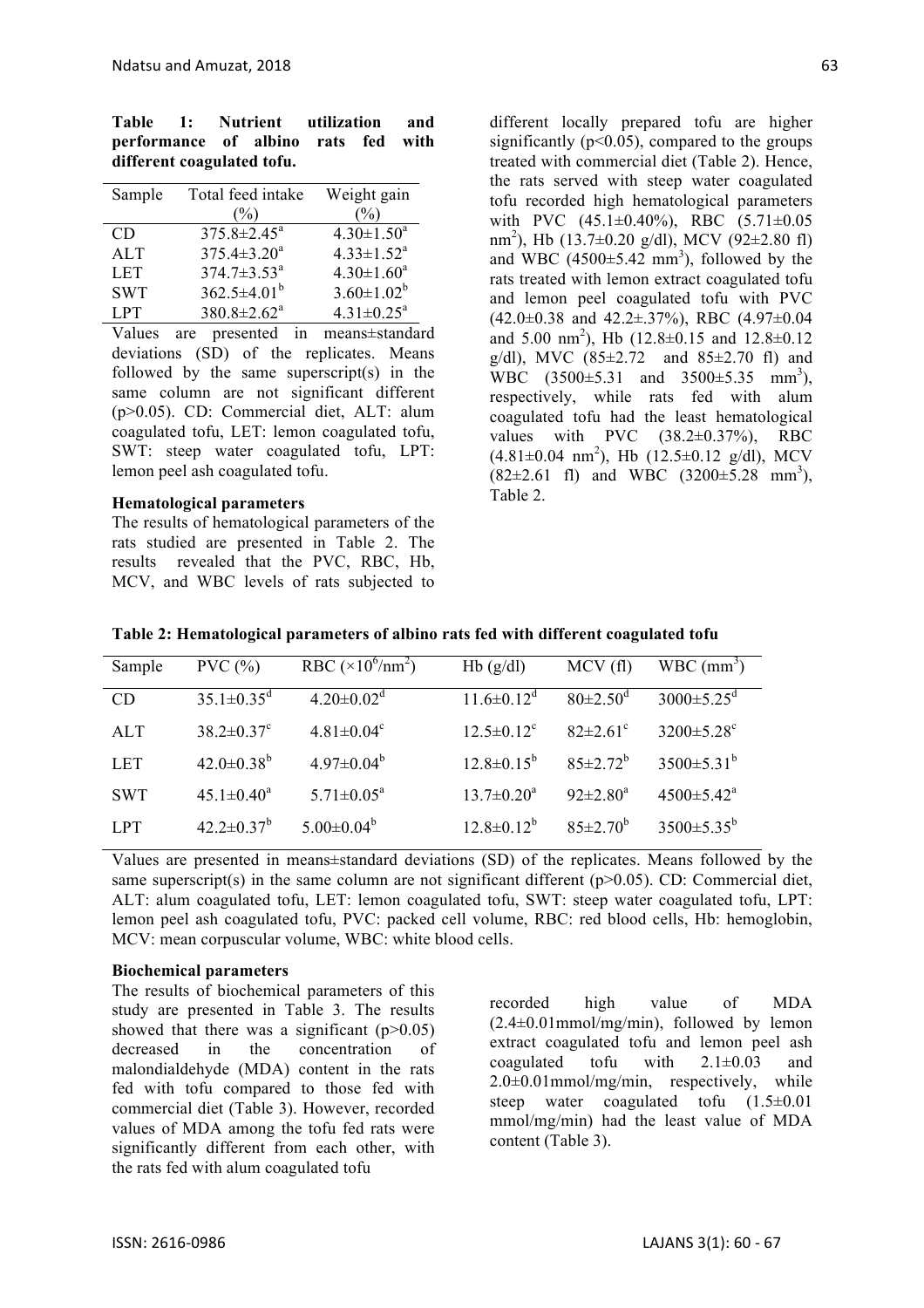The rats fed with locally prepared tofu had the higher significant levels of SOD, CAT, and GST compared with those fed with commercial diet, Table 3. Higher values of SOD, CAT, and GST (24.0±1.12, 4.2±0.02 and 100±3.00 mmol/mg/min), respectively, were observed in rats fed with steep water tofu, followed by lemon extract tofu  $(21.3 \pm 1.00, \quad 3.3 \pm 0.01$  and  $94 \pm 2.30$ mmol/mg/min) and lemon peel ash tofu  $(20.9\pm1.00, 3.4\pm0.01, and 86\pm2.50)$ mmol/mg/min), respectively, fed rats (Table 3).

In contrast, the ratio of SOD/CAT in rats fed with locally prepared tofu; alum tofu  $(6.47\pm2.00 \text{ mmol/mg/min})$ , lemon extract tofu  $(6.97\pm2.02 \text{ mmol/mg/min})$ , steep water tofu  $(5.71\pm1.03 \text{ mmol/mg/min})$ , and lemon peel ash tofu  $(6.10\pm2.10 \text{ mmol/mg/min})$  were significantly (p>0.05) decrease compared to those fed with commercial diet (8.24±1.20 mmol/mg/min), Table 3.

| Sample     | <b>MDA</b><br>(mmol/mg/min) | <b>SOD</b><br>(mmol/mg/min)  | <b>CAT</b><br>(mmol/mg/min) | <b>GST</b><br>(mmol/mg/min) | SOD/CAT<br>ratio             |
|------------|-----------------------------|------------------------------|-----------------------------|-----------------------------|------------------------------|
| <b>CD</b>  | $3.0 \pm 0.01^a$            | $20.6 \pm 1.22$ <sup>d</sup> | $2.5 \pm 0.01^d$            | $65 \pm 2.00^{\circ}$       | $8.24 \pm 1.20^a$            |
| <b>ALT</b> | $2.4 \pm 0.01^b$            | $20.7 \pm 1.01^{\circ}$      | $3.0 \pm 0.03$ <sup>c</sup> | $85 \pm 3.11^b$             | $6.47 \pm 2.00$ <sup>c</sup> |
| <b>LET</b> | $2.1 \pm 0.03^c$            | 21.3 $\pm$ 1.00 <sup>b</sup> | $3.3 \pm 0.01^b$            | $94\pm2.30^{b}$             | $6.97 \pm 2.02^b$            |
| <b>SWT</b> | $1.5 \pm 0.01$ <sup>d</sup> | $24.0 \pm 1.12^a$            | $4.2 \pm 0.02^a$            | $100 \pm 3.00^a$            | $5.71 \pm 1.03^d$            |
| LPT.       | $2.0 \pm 0.01$ <sup>c</sup> | $20.9 \pm 1.00^b$            | $3.4 \pm 0.01^b$            | $86 \pm 2.50^b$             | $6.10\pm2.10^{b}$            |

|  |  |  | Table 3: The biochemical parameters of albino rats fed with different coagulated tofu |
|--|--|--|---------------------------------------------------------------------------------------|
|--|--|--|---------------------------------------------------------------------------------------|

Values are presented in means±standard deviations (SD) of the replicates. Means followed by the same letter(s) in the same column are not significant different. CD: Commercial diet, ALT: alum coagulated tofu, LET: lemon coagulated tofu, SWT: steep water coagulated tofu, LPT: lemon peel ash coagulated tofu, MDA: malondialdehyde, SOD: superoxide dismutase, CAT: catalase, GST: Glutathione S-transferase.

# **DISCUSSION**

The observed insignificant difference in total feed intake and weight gain in rats fed with tofu curdled with alum, lemon extract, and lemon peel extract might be because of good taste and aroma of tofu made from local sources. However, the lower feed intake in rats fed with steep water tofu could be because of the unpleasant odor imparted by waste water to the tofu whereas lower weight gain may be due to low feed intake as stated earlier. These findings are in line with the reports of Yakubu et al. (2013) that rats fed with all tofu curdled with different coagulants experienced lower feed consumption and weight gain than the rats fed with basal diet. The differences in tofu consumption by rats could be as a result of difference in the taste, nutritional quality, and acceptability of the various coagulated tofu (Yakubu et al., 2013).

Furthermore, increased levels of hematological parameters (PVC, RBC, Hb, and WBC) in rats

fed with various tofus produced using different coagulants compared to those fed with commercial diet suggest that all the tofus could have potential effect in managing hemolytic anemia. Even though the mechanism of managing hemolytic anemia cannot be categorically stated, but could be attributed to the present of high antioxidant compounds in soy product, which serve as an extracellular neutralizer of ROS (Anderson and theron, 1990). Soy food and vegetables have been reported to be riched in many phenols such as flavonoid (Yakubu and Alhassan, 2016). These findings are in line with that of Yakubu (2006) that significant increase  $(p<0.05)$  of PVC, RBC, and Hb contents were observed in rats fed with tofus curdled with various coagulants. Likewise, the significant increase of white blood cells count observed in rats fed with tofu curdled with different coagulants compared to that of rat fed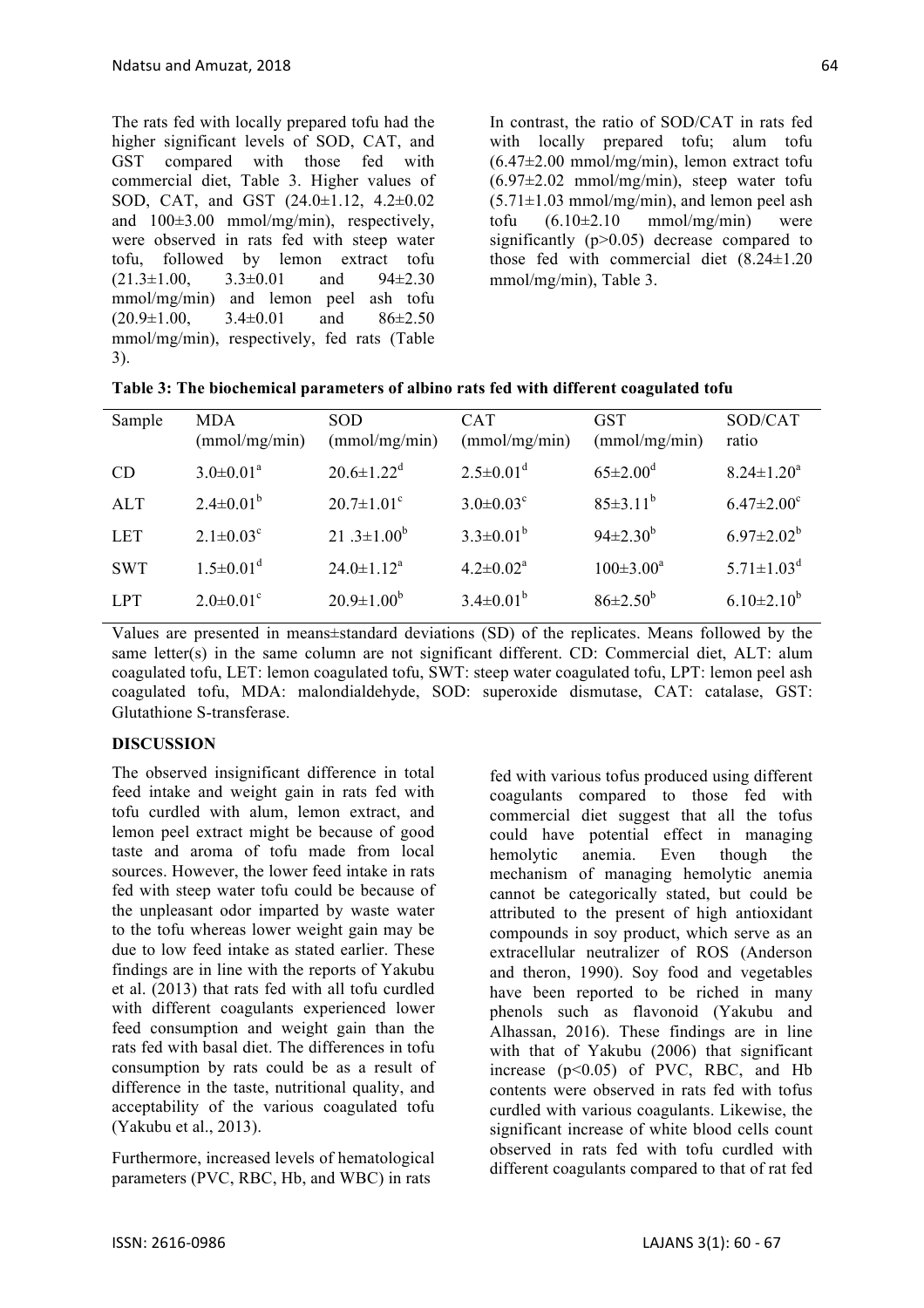with commercial diet could reflect, possibly, immunomodulatory effects of the tofu produced from various coagulants.

This corroborates with the findings of Bashir et al. (2015) that soy products have potent immunomodulatory effects, which augmented the production of more WBC. High level of WBC will increase the animal's capability of generating antibodies in the process of phagocytosis and have high degree of resistance to diseases and enhance adaptability to local environmental and disease prevalent conditions (Okunlola et al., 2012). Interestingly, rats fed with steep water coagulated tofu recorded higher levels of WBC compared to the rats fed CD and other tofu, which may reflect the high content of organic compounds, especially, antioxidants (ascorbic acid, phenols and flavonoid) in steep water coagulated tofu than others. Yakubu *et al* (2013), suggested that high antioxidant activity of waste water coagulated tofu could be resulted from some extraneous substances from waste water.

Peroxidation, which is a measurement of malondialdehyde (MDA) content, was significantly lower in rats treated with tofu produced using different coagulants as compared to the MDA content of rats fed with commercial diet (CD). The decreased in MDA contents in rats fed with tofu may signify that tofu prepared using different coagulants could alleviate the protective mechanisms against oxidative stress. Alleviated defense mechanisms against oxidative stress as stated above could be due the presence of ascorbic acid, phenols, and flavonoid and breakdown of antinutrients, such as tannins during the process of coagulation. Tofu was reported to have high potential compounds that are valuable antioxidants and protecting molecules against peroxidation (Rekha and vijayalakshmi, 2010, Yakubu et al., 2013). Surprisingly, rats served with steep water coagulated tofu recorded lower peroxidation among the other experimented rats, which may reflect the high content of natural antioxidants (ascorbic acid, phenols and flavonoid) in steep water coagulated tofu than others. Yakubu *et al* (2013) stressed that high protein content, soluble phenol and antioxidant activity in waste water coagulated tofu were resulted from some extraneous substances from waste

water. These results revealed that tofu produced from locally sourced coagulants exhibited good antioxidant activity and could prevent lipid peroxidation.

Elevated activity of the antioxidant enzymes evaluated suggests that tofu produced from locally sourced coagulants could play important role in defense mechanisms against oxidative stress and membrane peroxidation. The activity of antioxidant enzymes (SOD, CAT, and GST) evaluated in rats fed with different tofu produced from locally sourced coagulants increase and protect the rats from peroxidation: as this finding suggests that the defense mechanisms were enhanced. Of the four tested tofu, steep water tofu (SWT) showed the highest levels of antioxidant enzymes than the others. This could reflect the fact that SWT possesses high content of natural organic compounds (ascorbic acid, phenols and flavonoid) than others. Yakubu *et al* (2013) have suggested that high protein content, soluble phenol and antioxidant activity in waste water coagulated tofu were resulted from some extraneous substances from waste water.

Decreased SOD/CAT ratios in rats subjected to various tofus signified that tofu produced from locally sourced coagulants did not favor the accumulation of  $H_2O_2$  since  $O_2$  cannot be converted to  $H_2O_2$  and higher  $H_2O_2$  was metabolized to  $H_2O$  due to the increased SOD and CAT levels, respectively, as demonstrated earlier. Halliwell (2007), suggests that decrease in the SOD/CAT ratios reduced the formation of  $H_2O_2$  from  $O_2$  and enhanced the degradation of  $H_2O_2$  to  $H_2O$ . These observations indicate that various tofu produced using different coagulants are good source of antioxidants and may be used to reduce biological oxidative stress and prevent cellular damage by neutralizing reactive oxygen species (ROS) (Yakubu et al., 2013). Low SOD/CAT ratio observed in rats fed with steep water tofu compared to others could reflect the high content of antioxidant compounds. It was reported that high protein content, soluble phenol and antioxidant activity were experienced in waste water coagulated tofu than others (Yakubu *et al* 2013).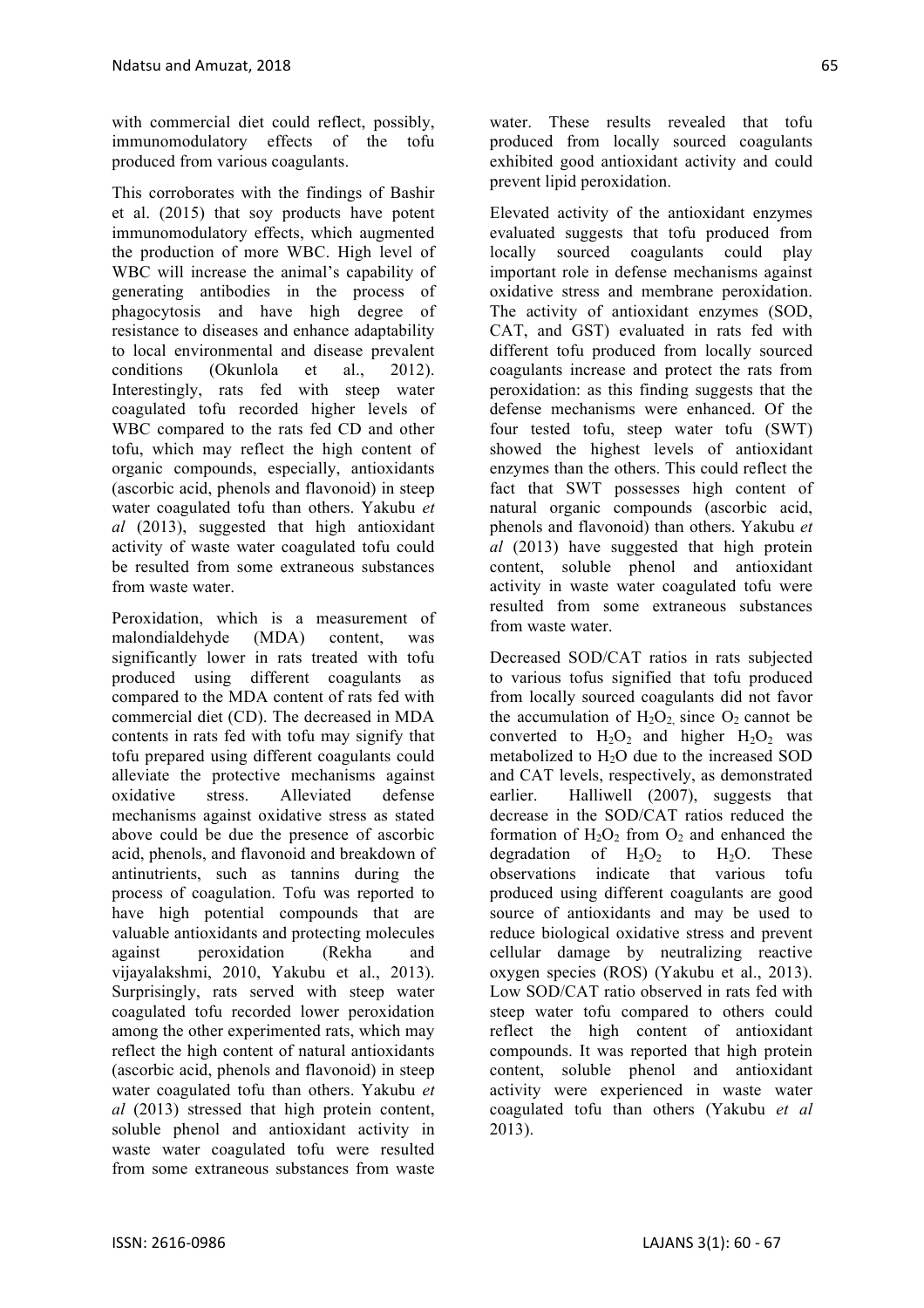### **Conclusion**

In conclusion, the present study reveals that tofu prepared from various coagulants could be used in the management of hemolytic anemia. Their consumption should be encouraged in diets as it can be used as a functional food in the management of oxidative stress and membrane peroxidation caused by ROS due to its antioxidant properties.

# **Acknowledgement**

The authors acknowledged the Section of Biochemistry, Department of Pest Management Technology, Niger State College of Agriculture, Mokwa, Nigeria for providing facilities for this study.

# **REFERENCES**

- Aebi, H. (1984). Catalase in vitro. Methods Enzymol.105:121–6.
- Alfa, M., Horcajo, C., Bravo L and Goya, L. (2003). Effect of grape antioxidant dietary fiber on the total antioxidant capacity and the activity of liver antioxidant enzymes in rats. Nutrition Research. 23(9), 1251- 1267.
- AOAC(1990). Official methods of analysis, 15th edn, Association of Official Analytical Chemists, Washington DC
- Anderson, T. and Theron, A. J. (1990). Antioxidant and tissue protective function of ascorbic acid. World Rev Nutrition and Diabetes. 62, 37–38.
- Bashir L, Shittu OK, Busari MB, Sani S., Aisha MI. (2015). Safety evaluation of giant African land snails *(Archachatina marginata*) haemolymph on hematological and biochemical parameters of albino rats. Journal Advances Medicine and Pharmaceutical Sciences. 3(3): 122-130.
- Chu Y.F., Sun J., Wu X., and Liu R.H. (2002). Antioxidant and antiproliferative activities of common vegetables. Journal of Agriculture Food Chemistry. 50(23): 6910-6916.
- Dacie, J.V., Lewis, S.M. (2002). Practical Haematology, 11th edn. Elsevier Science Ltd. 380-382
- Habig, W.H., Pabst, M.J., Jakoby, W.B. (1974). Glutathione-S-trans-ferases: the first enzymatic step in mercapturic acid formation. Journal of Biology and Chemistry. 249:7130–9.
- Halliwell, B. (2002). Biochemistry of oxidative stress. Biochem Soc Trans. 2007;35:1147–50.
- Jain, S.K., Levine, S.N. (1995). Elevated lipid peroxidation and vitamin Equinone levels in heart ventricles of streptozotocin-treated diabetic rats. Free Radical Biological Medicine. 18:337–41.
- Jyoti, P., Shama, H.R. and Ranjana, V. (2007). Effect of source and coagulants on the physiocochemical and organoleptic evaluation of soy tofu. Dairying, Food and Health Sciences. 26(2) 69-74
- Jackson, C.J.C., Dini, J.P., Rupasinghe, H.P.U., Faulker, I. and Buzell L. (2002). Effect of processing on the content and composition of isoflavones during manufacturing of soy beverage and tofu process. Biochemisry. 37: 1117-1123.
- Lee, K. W., Kim, Y. J., Lee, H. J. and Lee, C. Y. (2003). Cocoa has more phenolic phytochemicals and a higher antioxidant capacity than teas and red wine. Journal of Agriculture and Food Chemistry. 51, 7292-7295.
- Liu R.H. (2003). Health benefits of fruits and vegetables are from additive and synergistic combinations of phytochemicals. American Journal of Clinical and Nutrition. 78(3): 517S-520S.
- Lowry, O.H., Rosebrough, N.I., Farr, A.L., Randall, R.J. (1951). Protein measurement with the Folin phenol reagent. Journal of Biology and Chemistry. 193:265–275
- Ndatsu Yakubu (2006). Antioxidant and protective properties of tofu (Curdled soymilk) against acetaminophen-induced oxidative stress in rats. M.tech thesis submitted to the Department of Biochemistry, School of Sciences, Federal University of Technology, Akure, Nigeria.